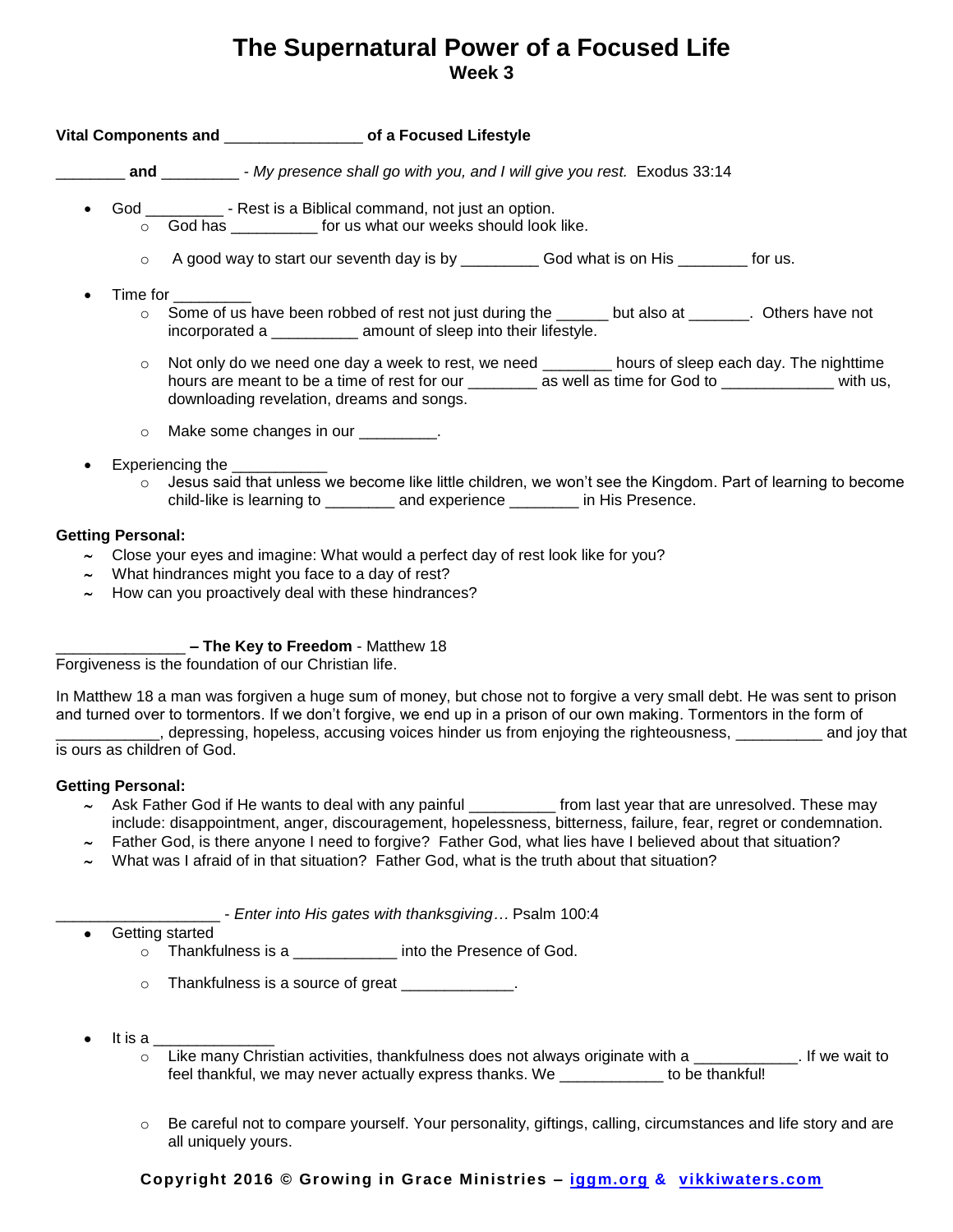- Holy Spirit is our
	- $\circ$  Sometimes we may have a hard time even thinking of things for which we are thankful. Our minds are quick to point out the \_\_\_\_\_\_\_\_\_\_\_\_ rather than the blessings. Holy Spirit is in us to lead us into all truth, including the truths that spark thankfulness.
	- o We must ask Him to lead us through the \_\_\_\_\_\_\_\_\_ of Thankfulness. He is our teacher and will help us enter into the presence of God by opening up our \_\_\_\_\_\_\_\_\_\_ to be thankful.

#### **Getting Personal:**

- Ask Holy Spirit to lead you through the Gate of Thankfulness, think back over the last year, and write down as many things as possible that you are thankful for in each area of your life: Spiritual Life; Family; Job or Career; Physical Health and Wellbeing; Finances; Community and Social Life.
- Ask Holy Spirit to help you identify one person in each of these areas for whom you are thankful and write them a personal thank you note.
- What victories, miracles, breakthroughs and unexpected blessings did you experience last year?

## **Stewarding** \_\_\_\_\_\_\_\_\_\_ – *Your ears will hear a word behind you, 'This is the way, walk in it'…* Isaiah 30:21

- Let it go the  $\frac{1}{2}$  that is
	- $\circ$  1 Corinthians 3:22 all things are ours: the world, the present, the future. He didn't mention the  $\Box$ because the blood of Jesus, once we have forgiven, erases the past.
		- $\circ$  It is impossible to look backward and forward at the same time. If you are having a hard time looking forward, go back to **come and make sure you have resolved any issues from last year.**
- -image according to God
	- o Looking forward can be difficult if we do not see \_\_\_\_\_\_\_selves how God sees us. Believing that we are unworthy or incapable can disconnect our hearts from His word over our lives.
	- $\circ$  As we work with our goals, dreams and desires throughout this year, continue to allow God's word to guide us in our e-image.
- Aim high, dream
	- $\circ$  God's intention is that His sons and daughters would bring Heaven to earth in every aspect of society. He gave us the capacity for \_\_\_\_\_\_\_\_\_\_\_\_\_\_ and innovation through a Holy Spirit-inspired \_\_\_\_\_\_\_\_\_\_\_\_\_\_.
	- o *"The greater danger for most of us isn't that our aim is too high and we miss it, but that it is too low and we reach it."* There is no limit to what is possible for us and through us. This statement perfectly describes the difference between someone who \_\_\_\_\_\_\_\_\_\_\_\_ know they are a son or daughter of the Father and someone who who when  $\sim$
	- $\circ$  God has goals and plans for us. It is from His Presence that we receive dreams and visions, which form the foundations of our goals and plans for the future.

# **Getting Personal:**

- $\sim$  Review your goals and what Father, Jesus and Holy Spirit has said about them.
- What prophetic words or scriptures do you have that have not yet come to pass?
- Describe what a perfect year would look like for you in every area of your life: Spiritual Life; Family; Job or Career; Physical Health and Wellbeing; Finances; Community and Social Life.

\_\_\_\_\_\_\_\_\_\_\_\_\_\_ **and Momentum** – *There is an appointed time for everything. And there is a time for every event under heaven.* Ecclesiastes 3:1

 $\bullet$  by

- $\circ$  Although God lives outside of time, He has given us the  $\circ$  of time. He established a day, a 24-hour period, as the backdrop and boundary for our lives.
- $\circ$  Scripture emphasizes the significance of the day. Whether daily bread, daily blessings or daily prayer, the focus is on each day. If we seek to fulfill our year's goal using a day-by-day approach, we will be more successful than if we attempt to achieve the entire goal all at once.
- Kick and and to the curb!
	- $\circ$  The "what ifs" we ask when considering the future can open our hearts to  $\circ$  of failure, lack, embarrassment or criticism.

**Copyright 2016 © Growing in Grace Ministries – iggm.org & vikkiwaters.com**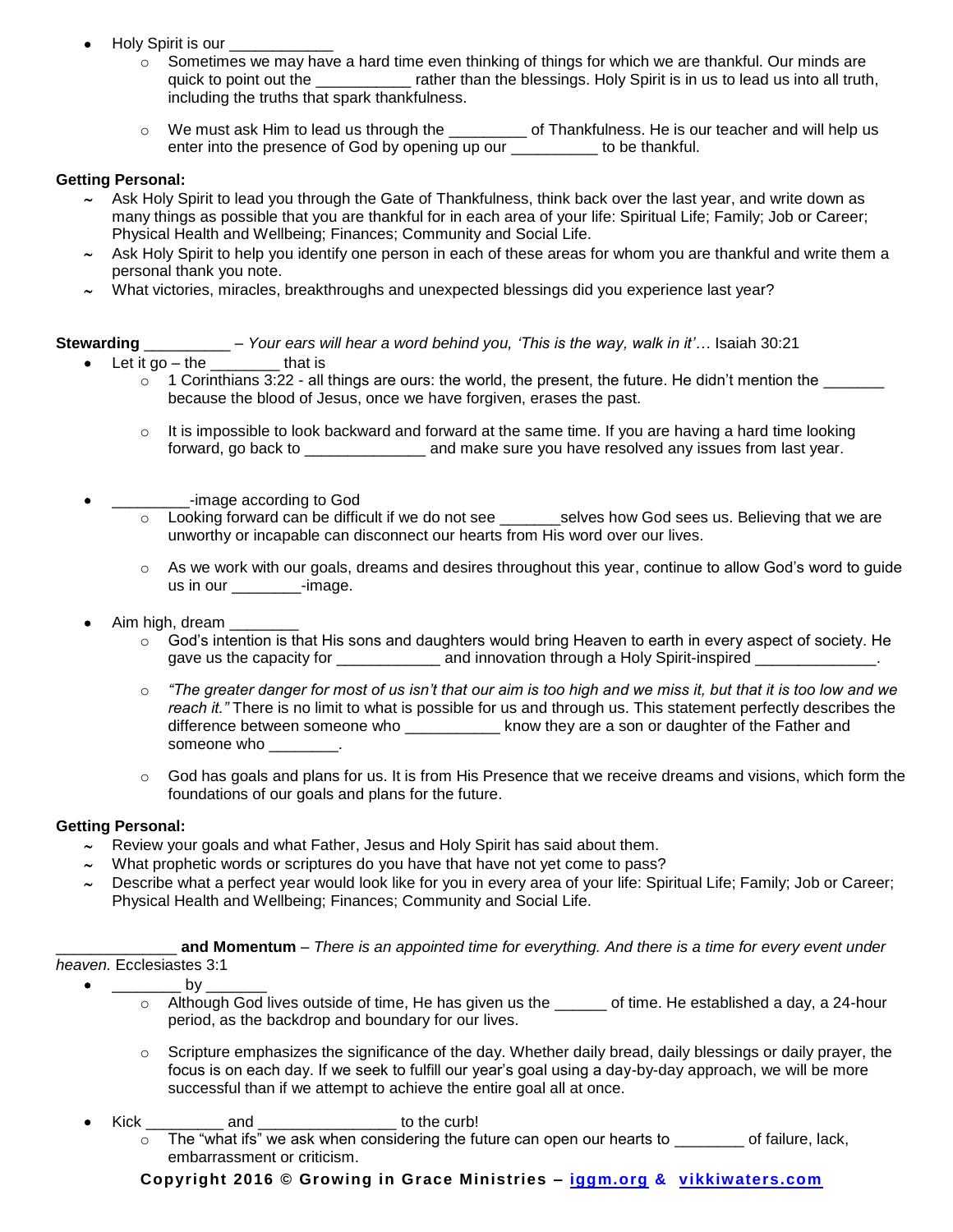- $\circ$  Our Father is a great time manager and knows just how much we can  $\sim$  in a day. The antidote to our fears is to **with Him.**
- o \_\_\_\_\_\_\_\_\_\_\_\_ procrastination. This \_\_\_\_\_\_\_\_\_\_\_ hindrance has caused more goals and projects to fail than any other external challenge humans have encountered!
- $\circ$  At its core procrastination is actually a  $\bullet$  device against the "what ifs." If we never move \_\_\_\_\_\_\_\_\_\_\_ in our project, we will never have to deal with failure, rejection, or criticism. We usually have great reasons ( $\qquad \qquad$  ) for why our project is unfinished and our goals unmet.
- o If we know we are \_\_\_\_\_\_-laboring with God and have asked Him for a completion date, we will find it easier to be victorious over procrastination.

### **Getting Personal:**

- $\sim$  Ask Father God, what things do you want me to focus on this coming year?
- What are my priorities in each area of my life: Spiritual Life; Family; Job or Career; Physical Health and Wellbeing; Finances; Community and Social Life.
- Ask Father God, when do each of these things need to be accomplished?
- What obstacles do you need to be aware of in order to successfully accomplish your priorities?
- What steps can you take to proactively deal with those obstacles?

**\_\_\_\_\_\_\_\_\_ Giving Connections** – *Two are better than one because they have a good return for their work.* Eccl. 4:9

- We connection
	- When our Father embarked on creating His dream, He did not do it \_\_\_\_\_\_\_\_.
- Being a son or daughter of God means we are part of a
	- o Every part of the body supplies something, for the good of the \_\_\_\_\_\_\_\_ body.
	- o Any task is easier when we have another person or persons alongside us. Even a menial or unpleasant job can be \_\_\_\_\_\_\_\_\_ if we have the company of friends.
	- $\circ$  We need to be  $\bullet$  and vulnerable with others so we can receive what God has put in them for us. Sometimes, it is scary or embarrassing to share our dreams and goals. However, it is worth the \_\_\_\_\_\_\_!
- Your Daddy is \_\_\_\_\_\_\_\_\_\_ with His resources
	- $\circ$  Through conversation with God and with friends, our goals develop into actionable  $\bullet$  with specific needs and deadlines. Using a whiteboard or an app can be helpful for working out what is needed to accomplish the goal on time.
	- o Some of the necessary resources may not be immediately \_\_\_\_\_\_\_\_\_\_\_\_\_\_\_ and will become a target. God can provide it, or show us how to acquire it. It is important to remember that God created everything out of nothing.

# **Getting Personal:**

- $\sim$  Are there any areas in which you may need additional encouragement, accountability, help or resources in order to reach your goals?
- $\sim$  Who in your community has the wisdom or resources you need in order to reach your goals? Consider members of your family, friends, colleagues or small group.
- Are there any other resources you will need in order to reach your goals? These might include a book on a certain subject, or an app to help you record your progress in a certain area.

# \_\_\_\_\_\_\_\_\_\_\_\_\_ **Connection to our Father's** \_\_\_\_\_\_\_\_\_ – *…that you love them as much as you love me.* John 17:23 NLT

- A priceless
	- o Our heart is meant to be filled with the \_\_\_\_\_\_\_ of God, which Holy Spirit pours into us. From that well of love we are to speak, move in faith, and experience the fullness of life.
	- o Proverbs 4:23, Solomon instructs us to guard our heart diligently because it is the source of our life. Like guarding a bank vault, it is a serious responsibility! Words, wounds and hopeless thoughts can cause anger, hurt, fear and sadness, which take up space meant for God.